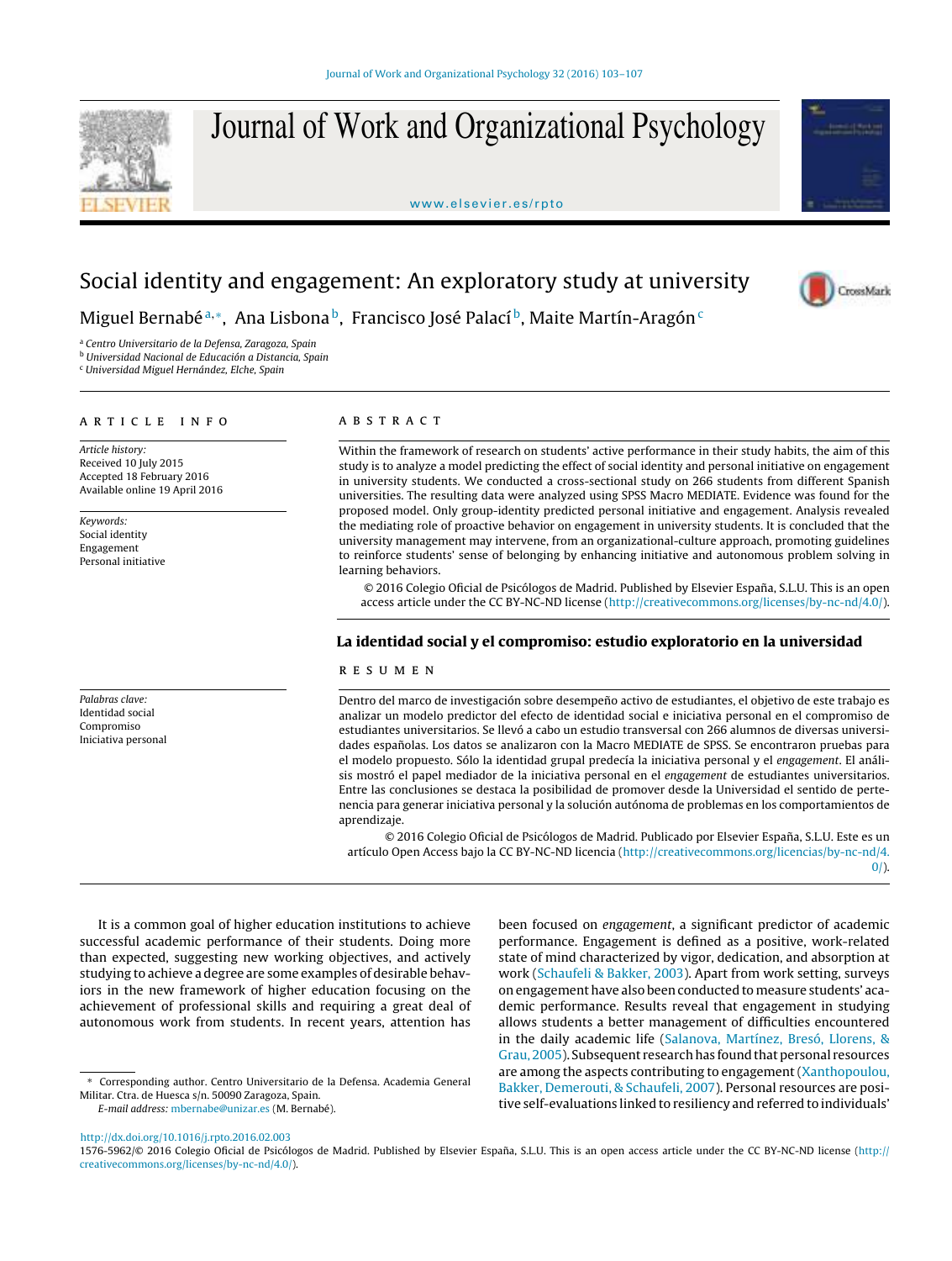sense of their ability to control and impact upon their environment ([Hobfoll,](#page-4-0) [Johnson,](#page-4-0) [Ennis,](#page-4-0) [&](#page-4-0) [Jackson,](#page-4-0) [2003\).](#page-4-0) Proactive behavior has been identified as one of the resources contributing to an active performance [\(Lisbona](#page-4-0) [&](#page-4-0) [Freser,](#page-4-0) [2012;](#page-4-0) [Salanova](#page-4-0) [&](#page-4-0) [Schaufeli,](#page-4-0) [2008\).](#page-4-0) Furthermore, engagement is the positive pole of two underlying processes and is characterized by high energy levels at work and a strong identification with the organization [\(González-Romá,](#page-4-0) [Schaufeli,](#page-4-0) [Bakker,](#page-4-0) [&](#page-4-0) [Lloret,](#page-4-0) [2006\).](#page-4-0)

The Social Identity Theory (SIT) suggested by [Tajfel](#page-4-0) [\(1978\)](#page-4-0) and its application to the organizational context proposed by [Mael](#page-4-0) [and](#page-4-0) [Ashforth](#page-4-0) [\(1992\)](#page-4-0) can explain this identification process. From the SIT approach, Social Identity is defined as the perceived sense of belonging to a group category, whereas in the business context Organizational Identification is considered as the perception of the individual as a member of an organization and the experience of the organization's success and failure as one's own ([Mael](#page-4-0) [&](#page-4-0) [Ashforth,](#page-4-0) [1992\).](#page-4-0) Therefore, organizational identification explains the relationship between an individual and the organization as a cognitive link binding the definition of the organization with the definition of self [\(Dutton,](#page-3-0) [Dukerich,](#page-3-0) [&](#page-3-0) [Harquail,](#page-3-0) [1994\).](#page-3-0) Accordingly, in broad sense we can speak of identification with the work group when an individual becomes a member of a profession or a group [\(Mael](#page-4-0) [&](#page-4-0) [Ashforth,](#page-4-0) [1992\).](#page-4-0) Literature shows that both identification types are compatible [\(Foreman](#page-3-0) [&](#page-3-0) [Whetten,](#page-3-0) [2002\).](#page-3-0) The individual may hold multiple identities or nested identities coexisting in harmony. The individual may also get on well with his or her colleagues and feel at ease with the values of the organization [\(Foreman](#page-3-0) [&](#page-3-0) [Whetten,](#page-3-0) [2002\).](#page-3-0) Nevertheless, not all identities are equally valued; therefore, there is a hierarchical organization based on category salience with varying relative weights. For instance, it has been pointed that, for a given individual, the identification with the organization may decrease while the identification with the group rises ([Cappelli,](#page-3-0) [2000\).](#page-3-0) SIT establishes that individuals are self-categorized as members of a group category with a positive valence. However, a critical review of SIT (see [Scandroglio,](#page-4-0) [López,](#page-4-0) [&](#page-4-0) [San](#page-4-0) [José,](#page-4-0) [2008\)](#page-4-0) described that group processes should be studied starting with a viewpoint that places greater emphasis on the complex character of a dialogic social reality. In this sense, these authors note that recent research indicates that the processes of self-definition and hetero-definition are dynamic and changing, combining a number of formal and motivational elements and resulting from the interaction between characteristics of the environment and a set of a subject's resources, articulated in a multidimensional space that combines different criteria of inclusiveness and differentiation.

To put it differently, the classification within an organization or group entails feelings of self-esteem and recognition that have an impact on the behaviors of individuals, and interaction with the context and the motivational aspects will also have a role in this self-categorization. In this line, it has been observed in an organizational context that identification with the group predicts its members' attitudes and behaviors [\(Van](#page-4-0) [Dick](#page-4-0) & Wagner, [2002\).](#page-4-0) It has also been pointed out that identification with the group explains a higher variance with respect to job satisfaction, participation in group activities, commitment, and personal-initiative in organizational contexts ([Lisbona,](#page-4-0) [Morales,](#page-4-0) [&](#page-4-0) [Palací,](#page-4-0) [2006;](#page-4-0) [Snape,](#page-4-0) [Redman,](#page-4-0) [&](#page-4-0) [Chan,](#page-4-0) [2000;](#page-4-0) [Van](#page-4-0) [Dick](#page-4-0) [&](#page-4-0) [Wagner,](#page-4-0) [2002;](#page-4-0) [Van](#page-4-0) [Dick,](#page-4-0) [Wagner,](#page-4-0) [Stellmacher,](#page-4-0) [&](#page-4-0) [Christ,](#page-4-0) [2005;](#page-4-0) [van](#page-4-0) [Knippenberg](#page-4-0) [&](#page-4-0) [van](#page-4-0) [Schie,](#page-4-0) [2000;](#page-4-0) [Veenstra](#page-4-0) [&](#page-4-0) [Haslam,](#page-4-0) [2000\).](#page-4-0) In contrast, identification with the organization is positively related to trust, motivation, performance, and citizenship behaviors ([Abrams,](#page-3-0) [Ando,](#page-3-0) [&](#page-3-0) [Hikle,](#page-3-0) [1998;](#page-3-0) [Bhattacharya,](#page-3-0) [Rao,](#page-3-0) [&](#page-3-0) [Glynn,](#page-3-0) [1995;](#page-3-0) [Haslam,](#page-3-0) [2001\).](#page-3-0) Hence, evidence suggests that identification with the organization and with the group converge in extra-role or citizenship behaviors at the workplace that go beyond the requirements of the job. These behaviors have a strong proactive component, understood as a stable trend to effect changes in order to preserve the life of the group [\(Crant,](#page-3-0) [2000\).](#page-3-0)

Within this approach to proactive behavior, Personal Initiative is defined as a self-starting response and proactive behavior in the pursuit of an active participation in performance ([Frese](#page-4-0) [&](#page-4-0) [Fay,](#page-4-0) [2001\).](#page-4-0) This self-starting behavior has demonstrated to be a predictor of engagement in different organizational settings ([Lisbona](#page-4-0) [&](#page-4-0) [Frese,](#page-4-0) [2012\).](#page-4-0) Accordingly, employees with strong personalinitiative tend to seek solutions to problems, to act regardless of what others do, etc. The model of personal-initiative proposed by [Frese](#page-4-0) [and](#page-4-0) [Fay](#page-4-0) [\(2001\)](#page-4-0) identifies two types of causes determining personal-initiative: distal and proximal causes. Distal causes, on the one hand, (i.e., environmental support, knowledge and skills, and personality) predict personal-initiative indirectly through proximal causes; social identity may be included in this group. On the other hand, proximal causes are orientations promoting personal-initiative by allowing people to believe that they can show personal-initiative in a particular context (i.e., self-efficacy, change orientation) [\(Frese](#page-4-0) [&](#page-4-0) [Fay,](#page-4-0) [2001\).](#page-4-0) Hence, according to this classification and starting from the assumptions of the SIT, we would expect that students with high identification with the organization and with the group will develop self-starting behaviors in their approach to study work, and this will predict engagement as it provides them with a positive value of identification with the group.

Therefore, the objective of this study is to analyze a predictive model of social identity on engagement with the mediation of personal-initiative in university students.

The hypotheses of the study are the following:

Hypothesis 1. Organizational- and group-identification predict students' personal-initiative.

Hypotheses 2. Personal-initiative mediates the relationship between social identity and engagement in students.

#### Method

## Participants

The present study was conducted with a sample of 266 participants from three universities: Universidad Miguel Hernández of Elche (49.2 percent), Universidad Nacional de Educación a Distancia (UNED) (39.1 percent), and Universidad de Alicante (9.4 percent). Most participants were studying Psychology, Occupational Therapy, and Advertising and Public Relations (84.8 percent). The average age of participants was  $28.42$  years (SD = 9.84); 71.8 percent were females; and 63.3 percent were first- and second-year students. UNED students' profile is different from traditional university students, since they are students who combine studies with a full-time job, thereby needing more years to complete their studies; furthermore, a lot of UNED's students are workers that decided to start studying in the adulthood.

#### Variables and Instruments

Social identity. It was measured with a social identification scale developed *ad hoc* for this study, considering the review of the major social and organizational identification scales conducted by [Haslam](#page-4-0) [\(2001\)](#page-4-0) [and](#page-4-0) the recommendations of [van](#page-4-0) Knippenberg and van [Schie](#page-4-0) [\(2000\)](#page-4-0) and [Grice,](#page-4-0) [Jones,](#page-4-0) [and](#page-4-0) [Paulsen](#page-4-0) [\(2002\).](#page-4-0) The organizationalidentification scale and the group-identification scale included, respectively, six items; an example of item is "I feel personally insulted when someone criticize my university" and "I present myself as a student of a degree".We used a 1-to-5-point Likert-type scale for the responses (from I totally disagree to I totally agree). The KMO test shows satisfactory results (KMO = .77,  $\chi^2$  = 1282.3, df = 91,  $p = .00$ ); two factors explain 39% of variance. Cronbach's alpha is .82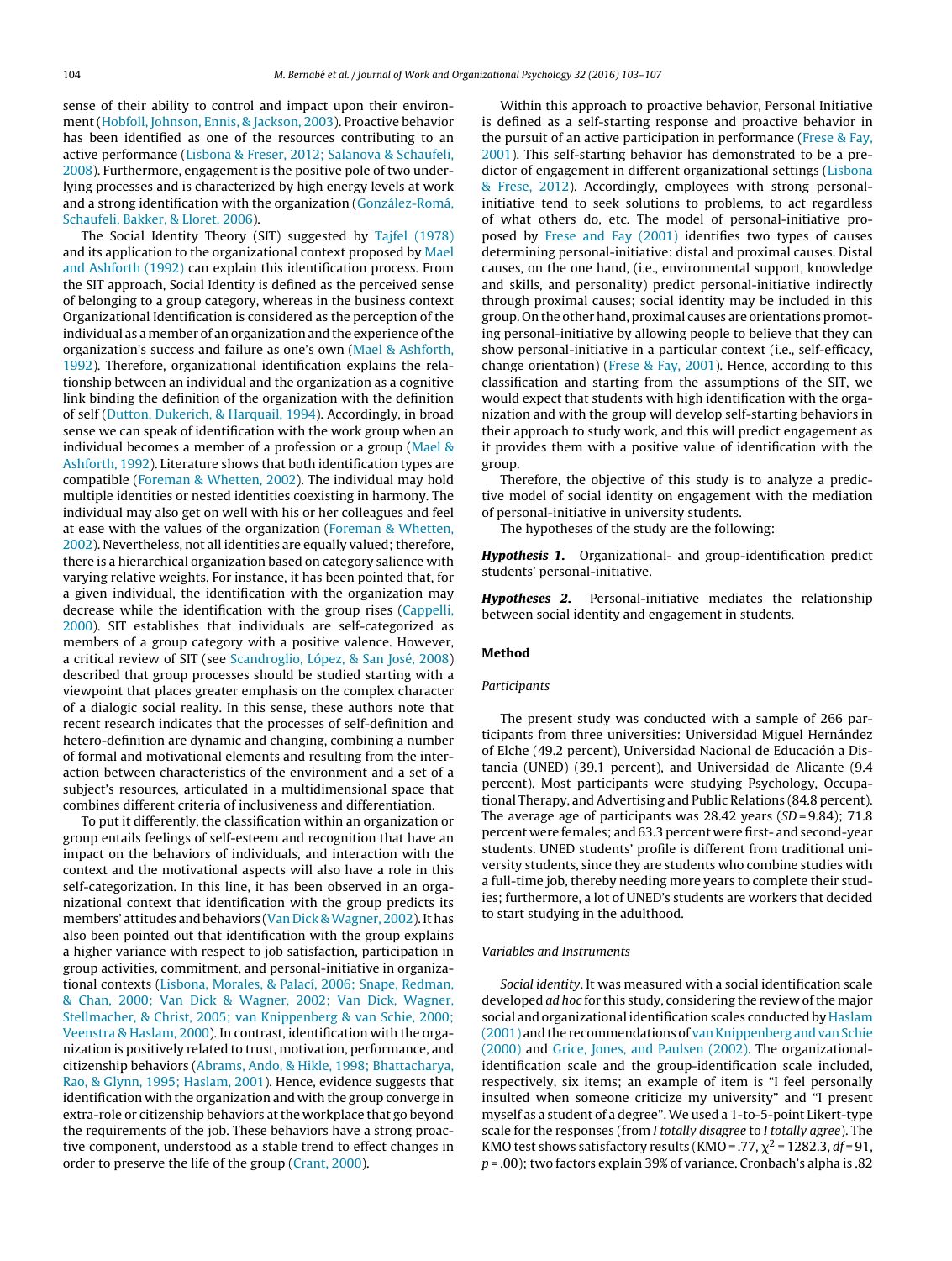<span id="page-2-0"></span>and .73 for organizational-identification and group-identification respectively.

Personal initiative. It was measured with the self-report scale by [Frese,](#page-4-0) [Fay,](#page-4-0) [Hilburger,](#page-4-0) [Leng,](#page-4-0) [and](#page-4-0) [Tag](#page-4-0) [\(1997\)](#page-4-0) adapted to the Spanish population by [Lisbona](#page-4-0) [and](#page-4-0) [Frese](#page-4-0) [\(2012\).](#page-4-0) It includes six items in a 1-to-5-point Likert-type scale (from I totally disagree to I totally agree). An example of item is "When I have the opportunity to get involved in something, I do it" The KMO test shows satisfactory results (KMO = .78,  $\chi^2$  = 366.3, *df* = 21, *p* = .00); this factor explained 39% of variance. Cronbach's alpha is .70.

Engagement. It was measured with the Spanish version for students of the vigor, dedication and absorption - Utrecht Work Engagement Scale ([Schaufeli](#page-4-0) [&](#page-4-0) [Bakker,](#page-4-0) [2003\).](#page-4-0) An example of vigor (six items) is "I can keep on studying during long periods", of dedication (five items) "I am proud of studying this degree", and of absorption (six items) "I am absorbed in my studies". The responses were measured on a 0-to-6 Likert-type scale (from never to always or every day). The average of scale is used as an indicator. The KMO test shows satisfactory results (KMO = .91,  $\chi^2$  = 2618.87, df = 120,  $p = .00$ ), the three factors explaining 60% of variance. Cronbach's alpha is .88 for the global scale.

# Procedure

The tests were administered after an informative meeting with some university lecturers of the different universities. To select the sample, we used a non-probability method. We asked for volunteers among students from different years of different degrees. At every moment, the participants were aware of the goals of the research and the voluntary nature of their participation in the survey and the study.

#### Data Analysis

Data were analyzed using SPSS statistical software. To analyze the mediation effect MEDIATE ([Hayes](#page-4-0) [&](#page-4-0) [Preacher,](#page-4-0) [2014\)](#page-4-0) was used. Regarding measuring instruments, confirmatory factor analysis and Cronbach alpha analysis showing the construct validity and internal consistency of the measures were used. To prevent random capitalization in the study of the models, sample was randomly divided into two groups. The study model of mediation with different dependent variables is analyzed, with descriptive statistics and correlation for both groups, and additionally Baron and Kenny criteria for the analysis of mediation models were taken into account. Age was taken as a control variable. The significant test value ( $p$  < .05) in the OMINIBUS test is indicative of mediation effect [\(Hayes](#page-4-0) [&](#page-4-0) [Preacher,](#page-4-0) [2014\).](#page-4-0)

# Results

To analyze the two models that were proposed, the sample was divided randomly. Sample 1 ( $n_1$  = 136) was composed by 66 percent women, 60 percent were in the first three years and the mean age was 28.2 years  $(SD=9.5)$ . As for sample 2  $(n<sub>2</sub> = 129)$ , 77 percent were women; the mean age was 28.6 years  $(SD = 10.1)$ . Fifty-nine percent of the sample was in the first three years. Table 1 shows the descriptive results for both groups. Specifically, in the group 1, group-identification has a significant relationship with personal-initiative and with engagement, while organizational-identification has only a statistically significant relationship with engagement (Table 1). Obviously, group and organizational-identification are related. In group 2, all indicators show a statistically significant relationship to each other.

For the mediation analysis (see Table 2), the results regarding engagement as a dependent variable show that

# Table 1

Descriptive Results.

|                            | M    | SD   | $\overline{2}$ | 3                   | 4                |
|----------------------------|------|------|----------------|---------------------|------------------|
| Sample 1 ( $n = 136$ )     |      |      |                |                     |                  |
| 1. Engagement              | 4.00 | 1.02 | $.58^{\circ}$  | $.35$ <sup>**</sup> | $.59^{+}$        |
| 2. Group Identity          | 4.00 | 0.73 |                | $.42$ <sup>**</sup> | $31^{*}$         |
| 3. Organizational Identity | 2.96 | 0.80 |                |                     | .19              |
| 4. Personal-initiative     | 3.49 | 0.57 |                |                     |                  |
| Sample $2(n = 129)$        |      |      | $\mathcal{D}$  | 3                   | 4                |
| 1. Engagement              | 4.04 | 0.92 | .60            | .36 <sup>2</sup>    | .55 <sup>2</sup> |
| 2. Group Identity          | 3.88 | 0.66 |                | $.41$ <sup>**</sup> | $.25^{\degree}$  |
| 3. Organizational Identity | 2.99 | 0.84 |                |                     | $.34^{+}$        |
| 4. Personal-initiative     | 3.42 | 0.60 |                |                     |                  |

 $p < .05,$  \*\*  $p < .01$ 

| Table |  |  |
|-------|--|--|

Mediate Analyses.

|                            | b      | SE.  | $\mathbf{t}$ | p-value | $R^2$    |
|----------------------------|--------|------|--------------|---------|----------|
| Engagement                 |        |      |              |         |          |
| Step 1                     |        |      |              |         |          |
| Organizational identity    | .07    | 0.14 | 0.53         | .59     | $.65**$  |
| Group identity             | .76    | 0.14 | 5.26         | .00     |          |
| Step 2                     |        |      |              |         |          |
| Organizational identity    | .04    | 0.11 | 0.44         | .65     | $.34**$  |
| Group identity             | .25    | 0.11 | 2.21         | .03     |          |
| Step 3 and 4               |        |      |              |         |          |
| Personal initiative        | .65    | 0.13 | 4.87         | .00.    | $.75***$ |
| Organizational identity    | .04    | 0.12 | 0.35         | .72     |          |
| Group identity             | .59    | 0.13 | 4.60         | .00.    |          |
| <b>Personal initiative</b> |        |      |              |         |          |
| Step 1                     |        |      |              |         |          |
| Organizational identity    | .19    | 0.10 | 1.87         | .06     | $.41**$  |
| Group identity             | .21    | 0.13 | 1.53         | .13     |          |
| Step 2                     |        |      |              |         |          |
| Organizational identity    | .06    | 0.10 | 0.65         | .51     | $.74***$ |
| Group identity             | .93    | 0.13 | 6.86         | .00.    |          |
| Step 3 and 4               |        |      |              |         |          |
| Engagement                 | .37    | 0.12 | 2.99         | .00.    | $.53***$ |
| Organizational identity    | .16    | 0.09 | 1.73         | .08     |          |
| Group identity             | $-.13$ | 0.17 | $-0.80$      | .42     |          |

 $p < .01$ .

group-identification has a direct effect on engagement ( $\beta$ =.76,  $SE = 0.14$ ,  $t = 5.26$ ,  $p = .00$ ), but the same effect is not observed between organizational-identification and engagement ( $\beta = .07$ ,  $SE = 0.14$ ,  $t = .53$ ,  $p = .59$ ). Controlling for personal-initiative, an indirect effect of group-identification on engagement is observed  $(\beta = .59, \, SE = 0.13, t = 4.60, p = .00)$ , but not with organizational identity ( $\beta$  = .04, SE = 0.12, t = 0.35, p = .72). Thus, group identification and personal-initiative explains engagement responses  $(R^2 = .75, F = 21.95, p = .00;$  see Figure 1). Regarding the age as control variable, an effect in the proposed model for engagement is not observed ( $\beta$  = .01, *SE* = 0.01, *t* = 1.76, *p* = .08).



Figure 1. Proposed Model.  $**$   $p < .01$ .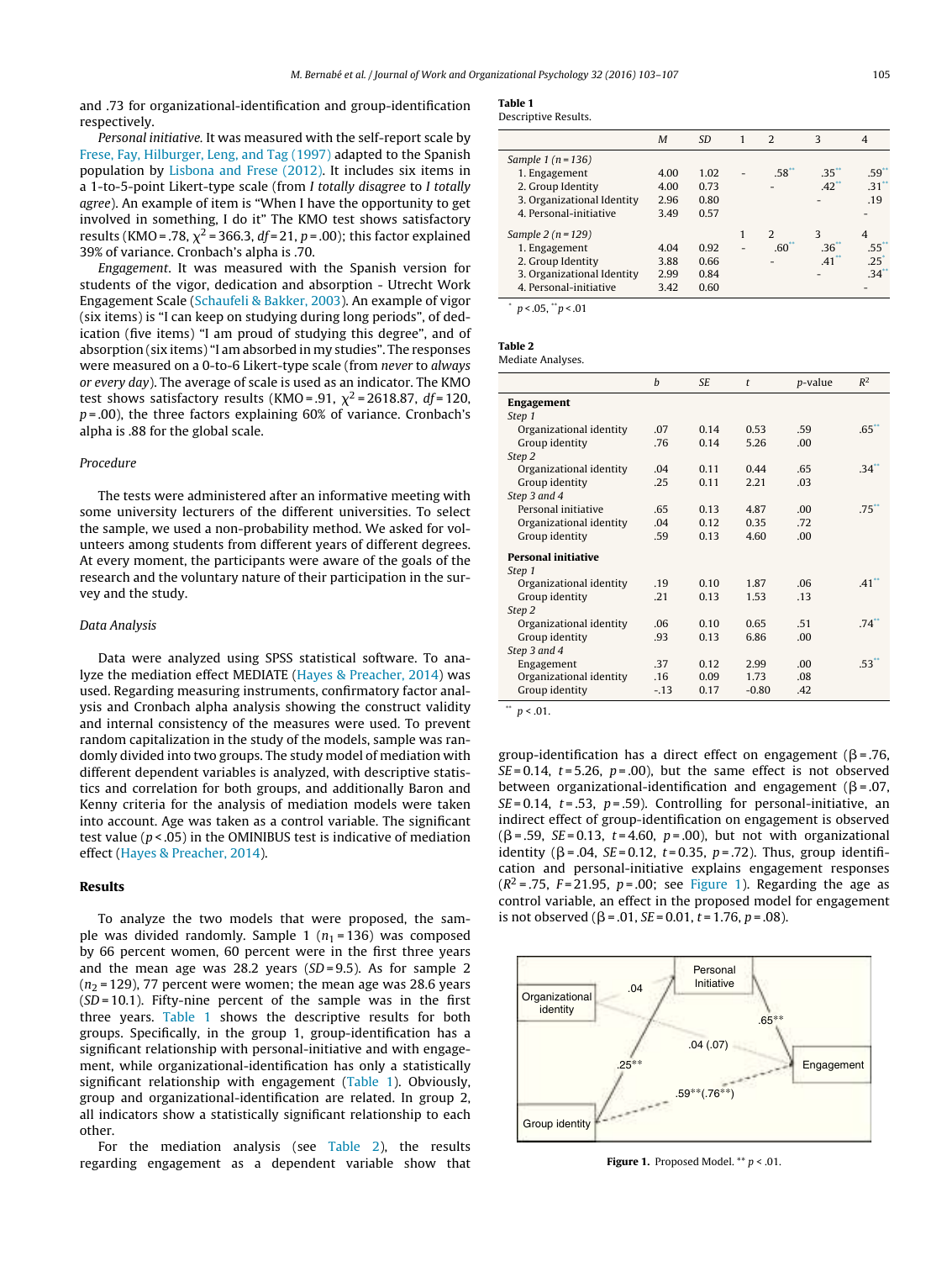<span id="page-3-0"></span>Regarding the model with personal-initiative as dependent variable (see [Table](#page-2-0) 2), the results show no direct effect of organizational-identification on personal-initiative  $(\beta = .19, )$ SE = 0.10, t = 1.87, p = .06), even for group-identification ( $\beta$  = .21,  $SE = 0.13$ ,  $t = 1.53$ ,  $p = .13$ ).

## Discussion

The aim of the present study was to analyze a model predicting the effect of social identity on engagement mediated by personal-initiative in university students. Results confirm partially hypothesis 1, because group-identification predicts personalinitiative and engagement. Students may be identified as members of a degree rather than as members of a university, because the defining characteristics as a degree member are most salient for the student than the defining characteristics as a university member, regardless of students' age. One explanation for this may be that students in the sample have a strong vocational component. In accordance with [Scandroglio](#page-4-0) et [al.](#page-4-0) [\(2008\),](#page-4-0) this could be a personal resource that interacts with the environment (i.e., degree tasks or compared classmate) and creates dynamic process for selfdefinition.

According to these results, group-identification could be considered as a proximal cause for initiative behavior in [Frese](#page-4-0) [and](#page-4-0) [Fay's](#page-4-0) [\(2001\)](#page-4-0) model. Thus, if a certain level of prediction is observed for being a member of a group of fellow students, this would in turn predict proactive behaviors. Nevertheless, this effect is weak and therefore must be interpreted with caution, while other existing variables with greater weight, as self-efficacy or control aspirations, explain orientation towards personal-initiative ([Lisbona](#page-4-0) et [al.,](#page-4-0) [2006\).](#page-4-0) Along these lines, results show that only group-identification score similarly with personal-initiative. These results are in line with earlier studies in which organizational and group identification led to proactive behaviors when they are examined separately but not simultaneously (Abrams et al., 1998; Bhattacharya et al., 1995; Haslam, 2001; Lisbona et al., 2006; Snape et al., 2000; Van Dick & Wagner, 2002; Van Dick et al., 2005; van Knippenberg & van Schie, 2000; Veenstra & Haslam, 2000). Thus, according to SIT, students may show behaviors that are beyond their requirements so as to preserve a positive valence for one category. In this sense, only one identity predicts positive outcomes.

In relation to hypothesis 2, we expected personal-initiative to mediate the relationship between students' both social identification and engagement. The results of our study confirm this hypothesis, but only in the case of group-identification. Although group-identification and personal-initiative explain active performance of students, personal-initiative mediates the action sequence. A strong identification with fellow students enhances engagement with the mediation of personal-initiative. In accordance with previous studies on proactivity (see [Salanova](#page-4-0) [&](#page-4-0) [Schaufeli,](#page-4-0) [2008\),](#page-4-0) our results indicate that personal-initiative is a proactive behavior that affects engagement.

The tested model, where personal-initiative is a mediator variable, shows betters results in the mediation analysis than when engagement is a mediator. However, the causal relationship between personal-initiative and engagement is unclear. Although in [Frese](#page-4-0) [and](#page-4-0) [Fay's](#page-4-0) [\(2001\)](#page-4-0) model there is a motivational element, it may respond to items of intrinsic motivation unlike the engagement which is generated by environmental elements (i.e., Job Resources; Demerouti, Bakker, Nachreiner, & Schaufeli, 2001). Thus, Fay and Frese (2001) mention these aspects in their proposal of the personal-initiative theory. Specifically, they said that "Selfstarting behavior in terms of voluntary action has been described in the field of intrinsic motivation (. . .). The rewards of intrinsically motivated activities are the experience of effectance and autonomy

and the experience of positive emotions such as enjoyment and excitement" (Fay & Frese, 2001). Notwithstanding, a better explanation for the results obtained is defining personal-initiative as a personal resource over agreement proposed by [Xanthopoulou](#page-4-0) et [al.](#page-4-0) [\(2007\),](#page-4-0) that allows people to generate engagement responses, as occurs with self-efficacy.

Our findings suggest that group identification drive students to present and categorize themselves as members of grade group and to exercise personal-initiative behaviors in those aspects they consider to be important for the group, generating a better performance in their studies. However, it is worth noting that the mediation produced is partial and has a low effect. There are possibly other personal resources that may justify higher variances ofthe active performance, as it occurs with self-esteem ([Salanova](#page-4-0) et [al.,](#page-4-0) [2005\),](#page-4-0) which consequently could play a double role, as a proximal cause of personal-initiative and a mediator with engagement.

Regarding the limitations of the study, we would mention its cross-sectional design, which limits our ability to infer causality. To sum up, several conclusions may be drawn from the results presented here. First, only one type of identification may exist. Second, despite its weak effect, group social identity may be a proximal cause for personal-initiative. In this line, these empirical results support the need to introduce a new antecedent in the model of the antecedents and consequences of personal-initiative. Third, group-identification has an indirect effect on students' engagement, with the mediation of personal-initiative. Nevertheless, due to the unclear causal relationship between personal-initiative and engagement showed in literature, there is a need to study these variables in a longitudinal design.

Practical implications of our study offer two possibilities for the analysis and application. In terms of organizational-culture, faculties may promote guidelines for the university and the studies such as to seek opportunities, do more than is required, seek solutions to problems, and to act regardless of what others do. All of this may contribute to the students' personal-initiative. These guidelines would be distal causes for initiative and would impact as a proximal cause on social identity. Lastly, in pedagogical terms, conclusions suggest to propose study tasks that facilitate opportunity seeking behaviors, solving unforeseen events, and implementing ideas.

# Conflict of Interest

The author of this article declares no conflict of interest.

#### References

- Abrams, D., Ando, K., & Hinkle, S. (1998). Psychological attachment to the group: cross-cultural differences in organizational identification and subjective norms as predictors of workers' turnover intentions. Personality and Social Psychology Bulletin, 24, 1027–1039. [http://dx.doi.org/10.1177/01461672982410001](dx.doi.org/10.1177/01461672982410001)
- Bhattacharya, C. B., Rao, H., & Glynn, M. A. (1995). Understanding the bond of identification: an investment of its correlates among art museum members. Journal of Marketing, 59(4), 46–57. [http://dx.doi.org/10.2307/1252327](dx.doi.org/10.2307/1252327)
- Cappelli, P. (2000). Managing without commitment. Organizational Dynamics, 28(4), 11–25. [http://dx.doi.org/10.1016/S0090-2616\(00\)00008-5](dx.doi.org/10.1016/S0090-2616(00)00008-5)
- Crant, J. (2000). Proactive behavior in organizations. Journal of Management, 26, 435–462. [http://dx.doi.org/10.1177/014920630002600304](dx.doi.org/10.1177/014920630002600304)
- Demerouti, E., Bakker, A. B., Nachreiner, F., & Schaufeli, W. B. (2001). The job demands-resources model of burnout. Journal of. Applied Psychology, 86, 499–512. [http://dx.doi.org/10.1108/02683940710733115](dx.doi.org/10.1108/02683940710733115)
- Dutton, J., Dukerich, J., & Harquail, C. (1994). Organizational Images and member identification. Administrative Science Quarterly, 39, 239–263. [http://dx.doi.org/10.2307/2393235](dx.doi.org/10.2307/2393235)
- Fay, D., & Frese, M. (2001). [The](http://refhub.elsevier.com/S1576-5962(16)00015-3/sbref0035) [concept](http://refhub.elsevier.com/S1576-5962(16)00015-3/sbref0035) [of](http://refhub.elsevier.com/S1576-5962(16)00015-3/sbref0035) [personal](http://refhub.elsevier.com/S1576-5962(16)00015-3/sbref0035) [initiative](http://refhub.elsevier.com/S1576-5962(16)00015-3/sbref0035) [\(PI\):](http://refhub.elsevier.com/S1576-5962(16)00015-3/sbref0035) [An](http://refhub.elsevier.com/S1576-5962(16)00015-3/sbref0035) [overview](http://refhub.elsevier.com/S1576-5962(16)00015-3/sbref0035) [of](http://refhub.elsevier.com/S1576-5962(16)00015-3/sbref0035) [validity](http://refhub.elsevier.com/S1576-5962(16)00015-3/sbref0035) [studies.](http://refhub.elsevier.com/S1576-5962(16)00015-3/sbref0035) [Human](http://refhub.elsevier.com/S1576-5962(16)00015-3/sbref0035) [Performance](http://refhub.elsevier.com/S1576-5962(16)00015-3/sbref0035), [14](http://refhub.elsevier.com/S1576-5962(16)00015-3/sbref0035)[,](http://refhub.elsevier.com/S1576-5962(16)00015-3/sbref0035) [97](http://refhub.elsevier.com/S1576-5962(16)00015-3/sbref0035)–[124.](http://refhub.elsevier.com/S1576-5962(16)00015-3/sbref0035)
- Foreman, P., & Whetten, D. (2002). Members' Identification with multiple-identity organizations. Organizations Science, 13, 618–635. [http://dx.doi.org/10.1287/orsc.13.6.618.493](dx.doi.org/10.1287/orsc.13.6.618.493)